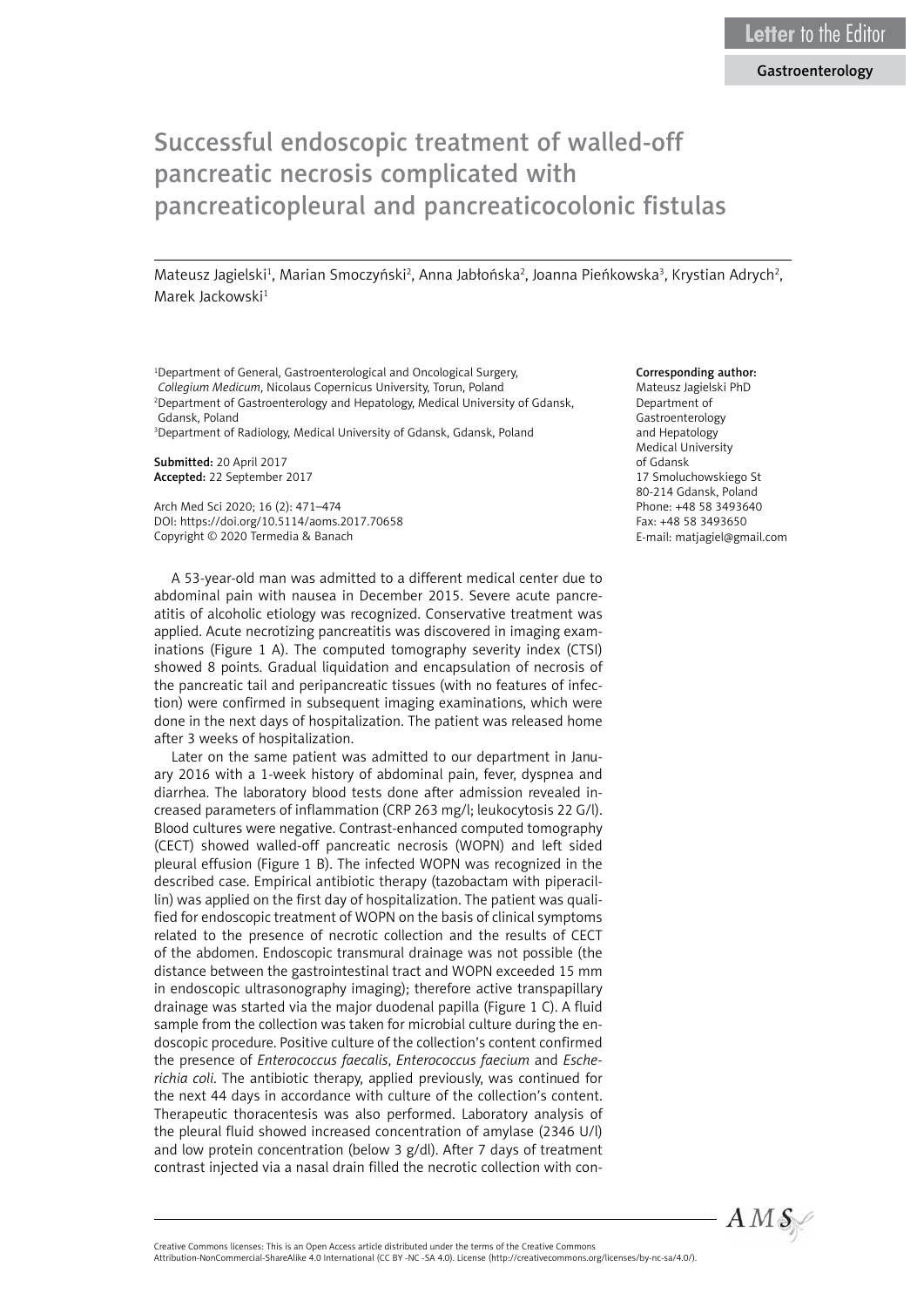

Figure 1. A – Contrast-enhanced computed tomography (CECT) of the abdomen done on tenth day of acute necrotizing pancreatitis. The examination revealed features of necrosis of the pancreatic tail and peripancreatic tissues. B – Abdominal computed tomography before the drainage showed walled-off pancreatic necrosis sized 300 × 250 × 180 mm, multiple foci of splenic infarction and fluid in the left pleural cavity. C – Endoscopic retrograde pancreatography showing complete rupture of the main pancreatic duct in the region of the pancreatic tail. The guidewire introduced into the main pancreatic duct formed a loop in the cavity of the necrotic collection as it passed through the rupture site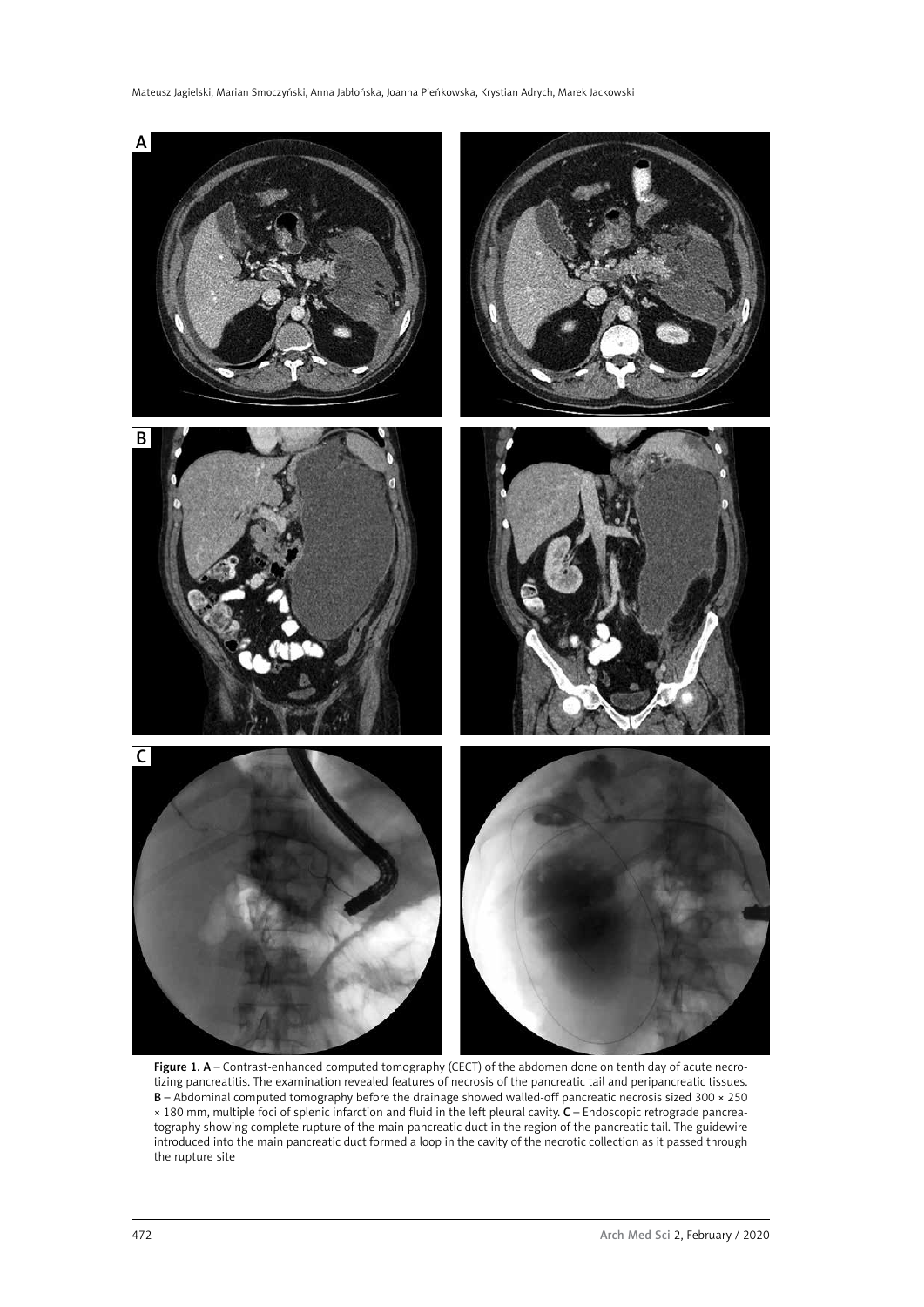

trast leak into the left pleural cavity (Figure 1 D) and colon (Figure 1 E). CECT showed disruption of the diaphragm (Figure 1 F) and pancreaticocolonic fistula. After another three weeks of transpapillary drainage partial regression of WOPN was observed with no leak of contrast outside the necrotic collection. After 43 days of active drainage the regression of WOPN and resolution of symptoms were confirmed (Figure 1 G). The nasal drain was removed and the pancreatic stent was exchanged.

The complete regression of collection and no presence of pancreaticopleural and pancreaticocolonic were confirmed in follow-up CECT of the abdomen during the next hospitalization, which took place 3 months after the end of drainage.

During the endoscopic procedure not only was the pancreatic stent removed, but also no disruption of the main pancreatic duct was noted. After 1-year follow-up the patient is found to be in good general condition without clinical symptoms. Recurrence of collection and pancreatic fistulas was not observed in follow-up imaging examinations.

Pancreaticopleural fistulas are considered to be rare complications of chronic or acute pancreatitis. Endotherapy is an effective treatment of pancreaticopleural fistulas [1, 2]. Pancreaticocolonic fistulas are much more serious complications of acute pancreatitis associated with high morbidity [3–5] due to accompanying septic complications and hemorrhage. For pancreaticocolonic fistulas